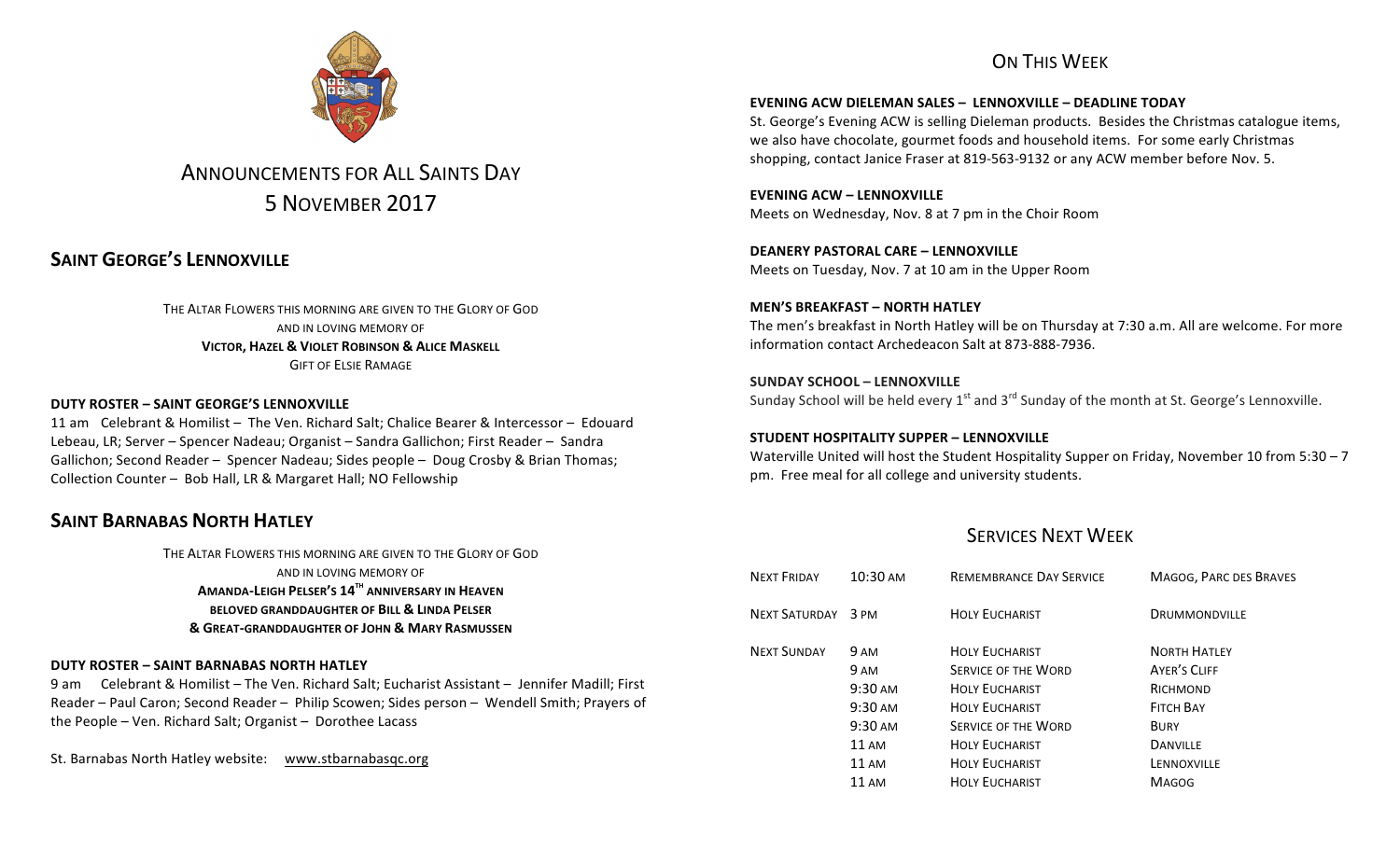11 AM **SERVICE OF THE WORD** COOKSHIRE 11 AM **SERVICE OF THE WORD COATICOOK** 2:30 PM EVENSONG RICHMOND – WALES HOME

### UPCOMING EVENTS

#### **ORDINATION – LENNOXVILLE**

Sunday, November 26 at 4 p.m. at St. George's Lennoxville

All are invited to witness the ordination of Gene Ross and Gabriel Kwenga to the Sacred Diaconate by the Right Rev'd Bruce Myers. Due to the ordination, services are cancelled in North Hatley, Lennoxville, Danville, Richmond, Bury, Cookshire, Ayer's Cliff and Coaticook.

#### **ST. GEORGE'S CHRISTMAS TEA & BAZAAR – LENNOXVILLE**

Saturday, November 25 from  $1:30 - 4:00$  pm

The Silent Auction, Delightful Muddle, home cooking, candy, jewellery, hand-knit & crochet items along with other hand-crafted goodies make interesting sales tables. Admission of \$7.00 for the Tea. All welcome!

#### **CHRISTMAS WREATHS – LENNOXVILLE**

The Evening ACW will be decorating Christmas wreaths on Monday, Nov. 20 and Wednesday, Nov. 29 from 9 am to noon in the Lower Hall. All help would be appreciated. Order your Christmas wreath from the Evening ACW for \$20 (or \$15 if not decorated). Contact Margie Woollerton at 819-346-6784.

#### **JEWELLERY FOR BAZAAR ON NOVEMBER 28 – LENNOXVILLE**

Rings and Things that Sparkle & Shine! These are a few of the things wanted for the St. George's Bazaar Jewellery Table. One person's "unused" is another person's "awaited treasure"! Please give your items to Margaret Owens or Janice Fraser by Nov. 19.

#### **CHRISTMAS TEA & BAZAAR – RICHMOND**

St. Anne's Church, 171 Principale St. South, Richmond Christmas Tea and Bazaar will take place on Saturday, November 25. There will be door prizes, a bazaar table, a food table and a silent auction. You don't want to miss this!

PLEASE SEND ANY ANNOUNCEMENTS FOR NEXT SUNDAY'S BULLETIN TO THE SECRETARY BY WEDNESDAY NOON AT: SANDRA.GALLICHON@UBISHOPS.CA OR CALL 819 566 1847



**DEANERY MINISTRY COMMITTEE (DMC)** The Vicar General - 679 9957; The Rural Dean, RUTH SHEERAN - 566 4937; The Rev'd Canon GIUSEPPE GAGLIANO - 570 3433, & JANE BISHOP - 887 6802

#### **REGIONAL MINISTRY CLERGY**

*INCUMBENTS* The Venerable Dr EDWARD SIMONTON OGS, Vicar General - 819 679 9957 The Rev'd Canon GIUSEPPE GAGLIANO - 819 570 3433 *HONOURARY ASSISTANT* The Rev'd Canon Frep Richardson - 819 569 5277

#### **REGIONAL MINISTRY DEANERY LAY READERS**

JANE BISHOP, Deanery Lay Reader & Pastoral Visitor - 887 6802 JOAN DRINKWATER, Deanery Lay Reader & Pastoral Visitor - 842 2640 LORNA GORDON, Deanery Lay Reader & Pastoral Visitor - 569 6986 GABRIEL KWENGA, Deanery Lay Reader - 342 3223 MARILYN MASTINE, Deanery Lay Reader & Pastoral Visitor - 839 2554 GENE ROSS, Deanery Lay Reader & Pastoral Visitor - 563 8013

#### **PARISH CONTACTS**

ST MARK'S, ACTON VALE - David Eaves, Warden - 514 995 2761 ST GEORGE, AYER'S CLIFF - Greta Nish, Warden - 838 5329 ST JOHN, BROOKBURY - Jane Bishop, Steward - 887 6802 ST PAUL, BURY- Serena Wintle, Warden - 875 5210 ST STEPHEN, COATICOOK - Lauraine Denis, Warden - 849 7196 ST PETER, COOKSHIRE - Bernard Hodge, Warden - 875 3839 ST AUGUSTINE, DANVILLE - Rick Goodfellow, Warden - 848 2091 HOLY TRINITY, DENISON MILLS - Marilyn Mastine, Steward - 839 2554 ST GEORGE, DRUMMONDVILLE - Hugh Bieber, Warden - 826 2209 ST MATTHIAS, FITCH BAY - Brian Wharry - 876 2813 ST JAMES, HATLEY - Charlene Johann, Warden - 838 5473 HOLY TRINITY, KIRKDALE - Marilyn Mastine, Steward - 839 2554 ST GEORGE, LENNOXVILLE - Sandra Gallichon, Secretary - 346 5564 or 566 1847 ST BARNABAS, MILBY - Esther Barnett, Vestry Clerk - 837 2261 ST LUKE, MAGOG - Robert Chapman, Warden - 562-2133 ST BARNABAS, NORTH HATLEY - Jennifer Madill, Secretary - 842 2697 ST ANNE, RICHMOND - Don Nixon, Treasurer - 826 2694 ST PAUL, SYDENHAM - Marilyn Mastine, Deanery Lay Reader - 839 2554 CHURCH OF THE EPIPHANY, WAY's MILLS - Douglas Sheard, Warden - 849 3813 For Further Information please visit the Deanery Website: www.deaneryofstfrancis.com